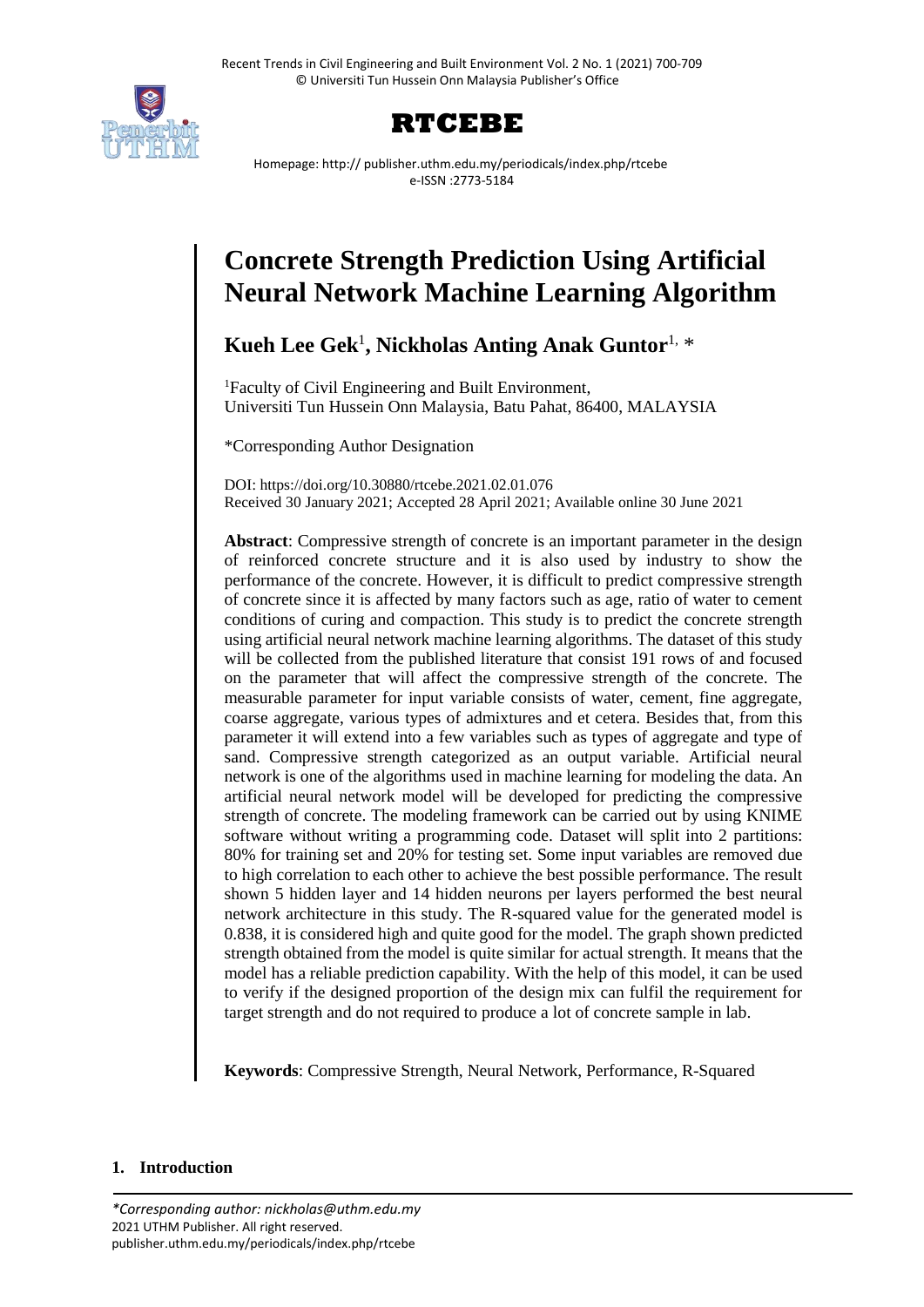Concrete is a composite material that mainly contain of cement, water, sand and aggregate, which are mixed together and undergo the chemical reaction known as hydration process to become harder and obtain strength. Concrete is the most popular materials that used in the construction in the world. Compressive strength is concrete's capacity to withstand the surface loads without cracking or deflection by using compression testing machine. The parameter such as age, ratio of water to cement, conditions of curing, component and compaction can affect the compressive strength of concrete and the prediction of concrete compressive strength usually using the traditional method based on linear and non-linear methods of regression equations [1].

 It is difficult to acquire an accurate equation therefore it is required a lot of techniques and experience. Machine learning is one of the techniques were used to predict the concrete's compressive strength to arrive at these difficulties [2]. A large quantity of data can be analyzed by machine learning. Researchers have explored the potential of artificial neural network, a non-linear modeling technique in order to predict the compressive intensity of concrete due to its ability to efficiently learn input-output relationships for any complex problem [3]. Thus, this is study is purposely conduct to develop a machine learning algorithm using neural network to predict the compressive strength of concrete based on historical data parameters.

## **2. Literature Review**

This chapter describes several literature reviews on the innovative approach for concrete, compressive strength of concrete abd concrete mix design. According by the types of machine learning and neural network algorithms. Lastly, KNIME platform, the software use to construct machine learning model in this study.

#### 2.1 Innovative Approach for concrete

Normally, the conventional concrete is mixing of 4 basic components, cement, water, sand and aggregate. Portland cement is the most prevalent cement type that is commonly used to manufacture concrete. According to [4], manufacture of cement is a very energy-intensive process, resulting in the emission of extremely large quantities of greenhouse gases, while the extensive use of aggregate is correlated with a huge consumption of natural resources. In order to achieve environmental sustainability, [5] investigated that it is possible to replace Portland cement with high-volume fly ash into and replace fine aggregate by crumb rubber to increase concrete's compressive strength and mechanical properties. He found that the compressive strength's value was decreasing when the crumb rubber was increasing and the use of fly ash as a partial replacement of cement can reduce the greenhouse carbon dioxide emission.

#### 2.2 Compressive Strength of Concrete

 According to [6], concrete strength is actually controlled by the proportioning of cement, fine and coarse aggregates, water and various type admixtures. Meanwhile, the water to cement ratio is the chief determining factor for concrete strength. He probed that the lower the water cement ratio, the greater the compressive force. Usually, the compressive strength checks are done at about 7 or 28 days from the day the concrete is casted.

#### 2.3 Concrete Mix Design

According to [7], the design of the concrete mix is a method of selecting the components of the required concrete and deciding their optimal proportion that would produce concrete in the most economical way possible that meets a certain compressive strength and desired workability. Furthermore, the design of the concrete mix is based on the concept of workability, required strength and durability of hardened concrete and on-site conditions that help determine the specifications of workability, strength and durability.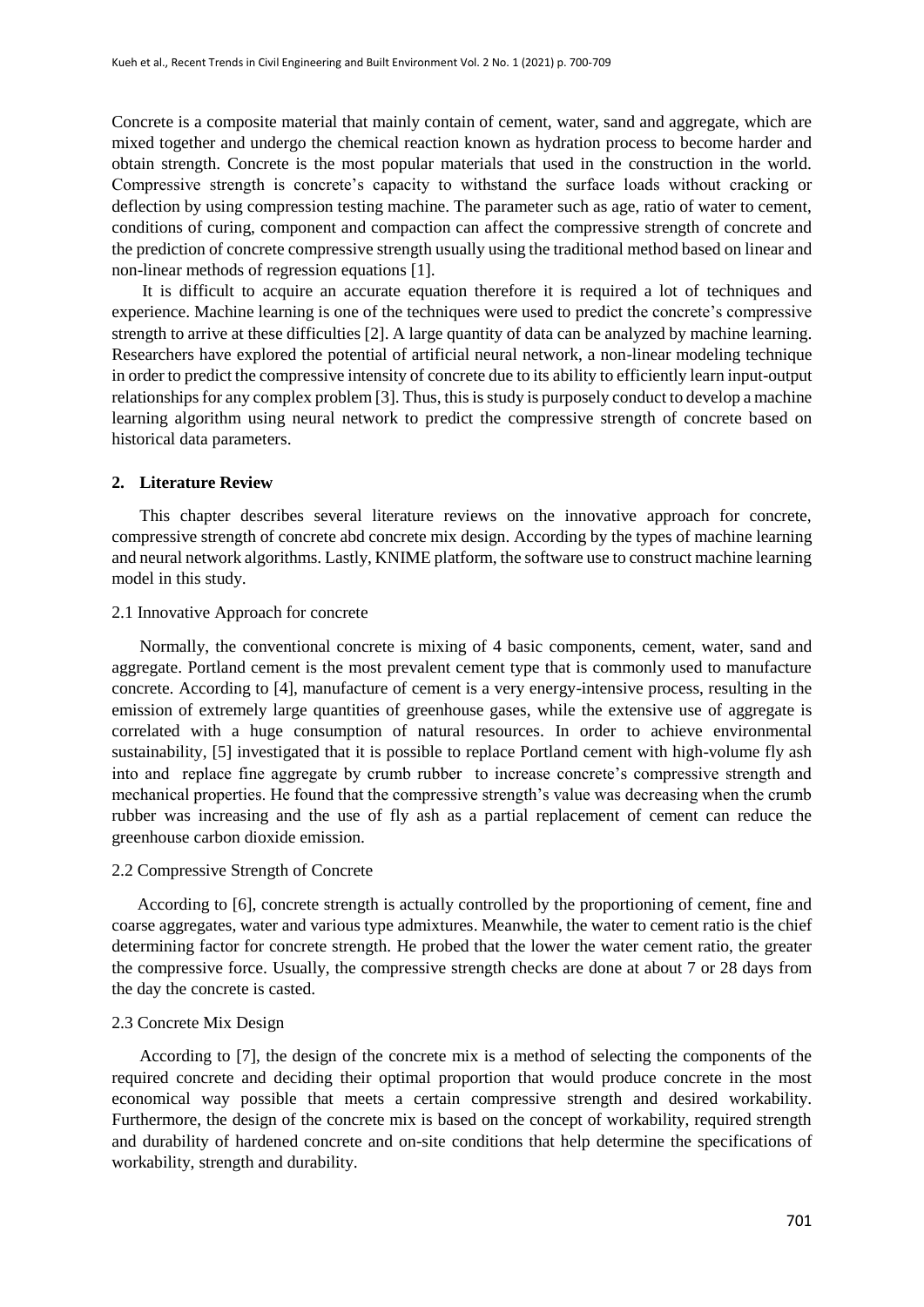#### 2.4 Machine Learning Approach

 Machine learning approaches are being increasingly used to model concrete material's behavior and have become an important field of study. In many areas of civil engineering, the use of machine learning based applications has recently increased, ranging from engineering design to project planning. Machine learning is an artificial intelligence subfield. Artificial intelligence is a computational approach that aims to replicate human capacity for cognition through symbol manipulation and symbolically organized knowledge bases in order to solve engineering problems that defy solution using traditional methods. Machine learning can be classified into three types: supervised learning, unsupervised learning and reinforcement learning.

[8] investigated that supervised machine learning is quite popular in classification problems because the goals are frequently to get the computer to gain the classification system that we have developed. After having sufficient training for the program, it is able to provide expectations for any new data. Additionally, the learning algorithm compares its output with the expected output correctly, and detects the errors to adjust the model.

Besides that, [9] found that the aim of unsupervised learning is to split the training dataset into clusters in such a way that data in all clusters exhibits a high degree of similarity across all clusters. Unsupervised algorithms of machine learning are used where knowledge provided is neither categorized nor labelled. For example, the input cannot be directed to the algorithm without the aspect of known data, from which the unsupervised term arises. All these data are fed to the algorithm of machine learning and are used to train the model.

For reinforcement machine learning, there is no information provided about the ideal category signal or specific objectives. Reinforcement algorithms are forced by trial and error to know the optimal target. In reality, reinforcement learning allows an agent to determine the optimal behaviour within a particular context in order to maximize the output of the model [9]. According to [10], the behaviour of the algorithm is determined by a sequence of rewards and penalties based on whether its decision against a defined objective are correct or incorrect, as described by the researcher and application of this type of learning in brain disorders have been very limited so far.

#### 2.4 Artificial Neural Network Algorithms

 In general, artificial neural networks are one of the algorithms that can be used in machine learning for modelling the data. Artificial neural networks have hundreds or thousands of artificial neurons, namely processing units, linked to nodes. The processing units are made up of input and output units. Artificial neural networks are commonly used in multiplex states where the typical methods of computation are not effective enough to solve them. It can model data based on the human neuron model. Another important parameter affecting the artificial neural network is the number of neurons in artificial neural network layers. The number of neurons in the input layer must be proportional to the number of independent or input variables and the number of output neurons is equal to the number of output or dependent variables in a prediction problem based on cause and effect relationship [11].

[12] applied artificial neural network for predicting the compressive strength of concrete. In addition, [13] adopted artificial neural network to predict the recycled aggregate concrete compressive strength. The results indicate the artificial neural network is a well-organized model to be used as a method to predict compressive strength of RAC which is consists of various form and sources of recycled aggregate. [13] also used artificial neural network for predicting the 28 days compressive strength of concrete with different mix design.

[14] probed that the coefficient of determination  $\mathbb{R}^2$  is adopted for evaluating the accuracy of qualified networks. The coefficient is used to measure how well the independent variables which is called as input variables account for the measured dependent variable which called as output variables. The stronger the relationship between predictions if the  $\mathbb{R}^2$  is higher.

2.5 KNIME Analytics Platform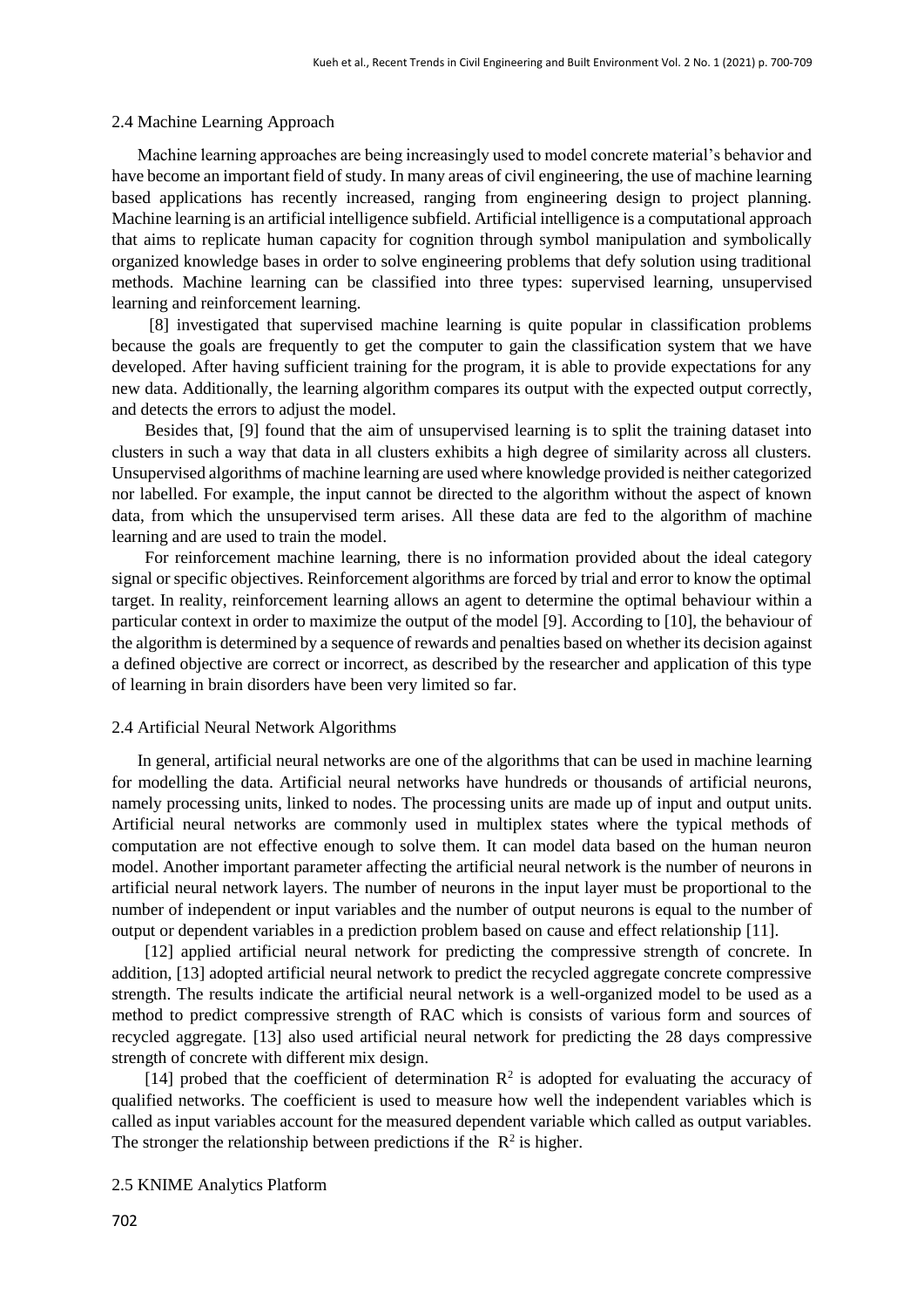In the early year of 2004, Nycomed Chair for Bioinformatics and Information Mining developed the Konstanz Information Miner namely as KNIME at the University of Konstanz. Since 2010, KNIME has become open source and free to use because it has been licensed under GPLv3. When KNIME published first edition in 2006, it was used by several pharmaceutical companies and soon afterwards, software vendors began building tools based on KNIME. KNIME can replace writing a programming code with a visual programming, to use the drag-and drop functioning nodes to build the workflow. Every node performs algorithm-based data processing and is able to interconnect with other nodes, allowing the complex data processing workflows to be generated and documented. Node is the smallest processing unit in KNIME.

## **3. Methodology**

This chapter is about methodology that discussed the framework of this study to construct the machine learning model in this study. The steps include data collection, data preparation, data preprocessing, train and apply machine learning model, model evaluation, make prediction, data analysis and discussion, recommendation and conclusion. The data set will be collected from published literature and focused on parameters that influence concrete's compressive strength. A data collection of 191 mixes was collected from the literature containing the composition of the mixture with comparable physical and chemical properties The data set need to separate into two partitions: training set and testing set, the ratio of training set is 80% and testing set is 20%. Data set consist of 34 input variables (cement, water aggregate and et cetera) and only one output variables (28 days compressive strength). KNIME software will be used in this study to construct a machine learning algorithm without writing the programming code. To set up the workflow, just using drag and drop feature nodes just like a pipelining concept. Figure 3 shown the framework of methodology in this study.



**Figure 1: Framework of methodology**

#### **4. Results and Discussion**

This chapter discusses the findings of artificial neural network modelling framework as mentioned previously.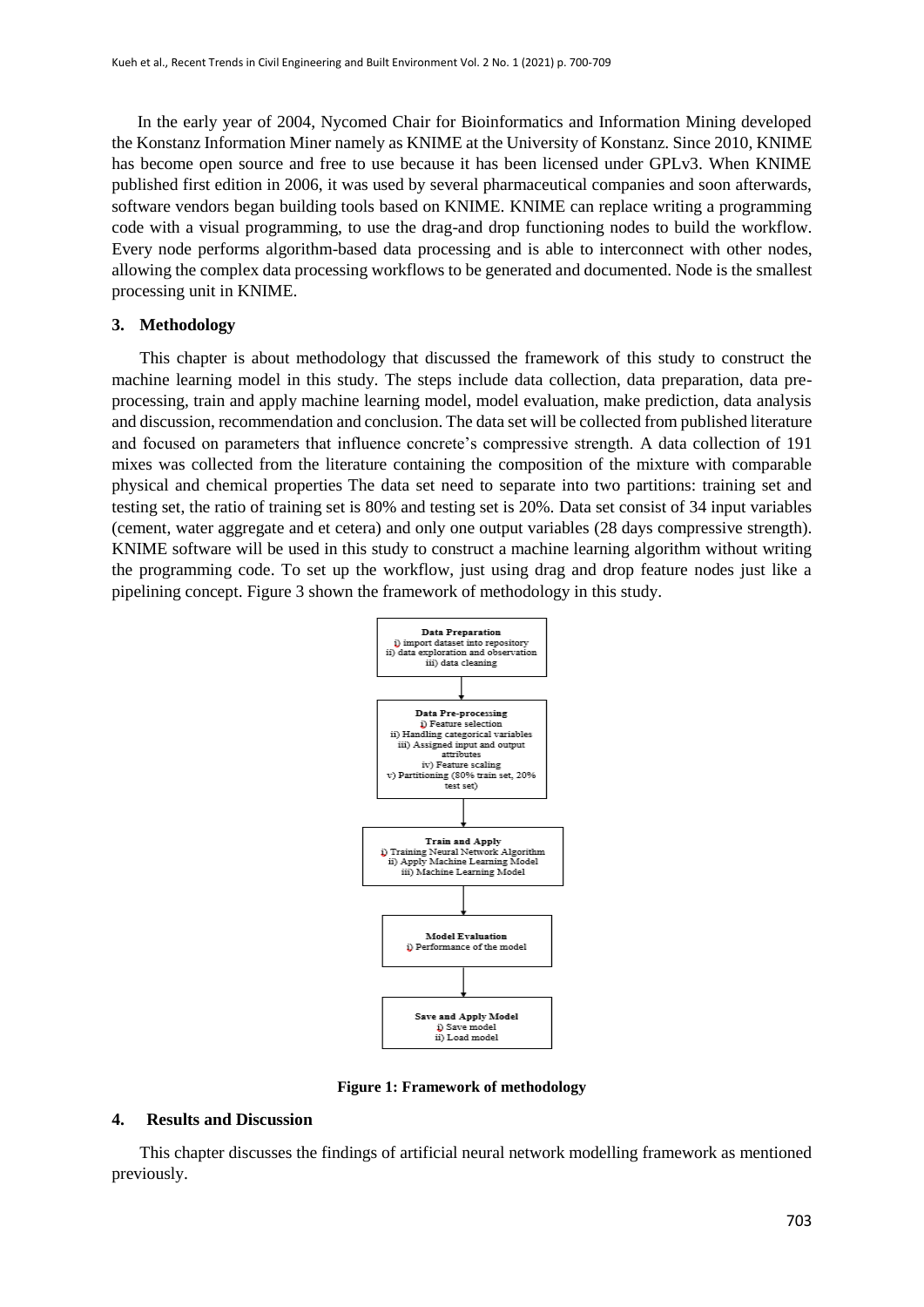# 4.1 Data Exploration

 The following image is a statistical table in Knime, providing all the statistical values such as mean, median, standard deviation, maximum value, minimum value, variance and kurtosis for the variables along with the histogram which are skewed. From the statistical table, it shown that the minimum value of output variable is 18 MPa and its maximum value is 57.7 MPa. The mean and median value are 35.273 MPa and 34.730 MPa. It has low standard deviation which is 8.513 MPa. From the histogram above, most of the data are on the left side of the histogram but also a few larger values are on the right, this can be said the data to be skewed to the right. It means the mean is larger than the median.



**Figure 2: Statistical table**

Outlier determination is must during construct a machine learning model. Below figure show the box plot view for output variables, compressive strength. There is not outlier for this variables.



**Figure 3: Box plot view for compressive strength, 28 days (MPa)**

## 4.2 Data-preprocessing

 In order to avoid multicollinearity effect, identify which features that are highly correlated to each other is very important. Figure 5 shown the Rank Correlation between all the variables. For those R value higher than 0.9, one of it will be excluded from the selection to train the algorithm. Figure 6 shown the variable that excluded from the selection to train the algorithm using the column filter node.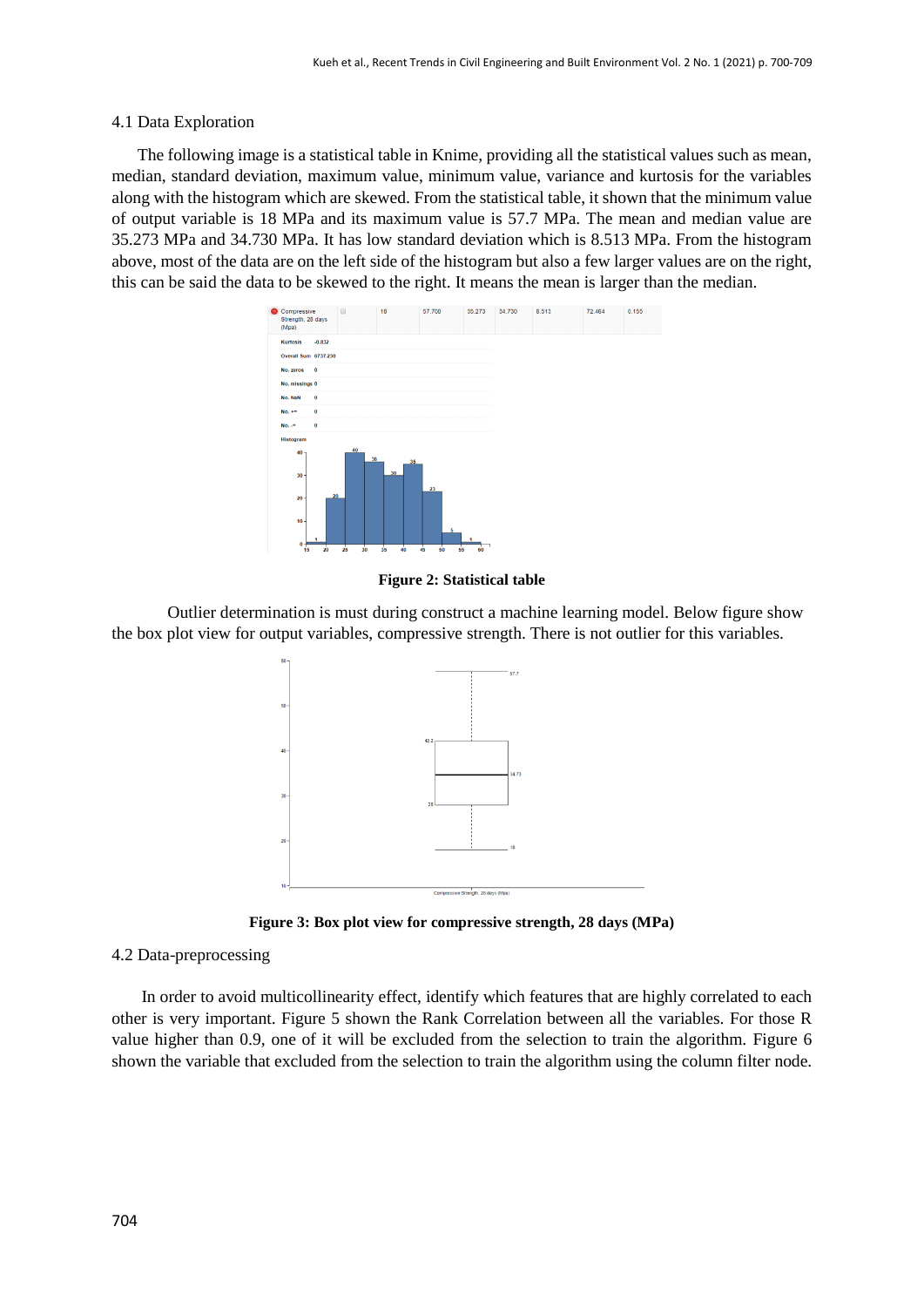



| Exclude -                                                                      |                                                                                                                                                                                                                                       | Flow Variables Job Manager Selection   Memory Policy |                                                             | ◉ Manual Selection ( Wildcard/Regex Selection ( ) Type Selection<br>- Indude ·                                                                                                                                                                                                                                                                        |                          |
|--------------------------------------------------------------------------------|---------------------------------------------------------------------------------------------------------------------------------------------------------------------------------------------------------------------------------------|------------------------------------------------------|-------------------------------------------------------------|-------------------------------------------------------------------------------------------------------------------------------------------------------------------------------------------------------------------------------------------------------------------------------------------------------------------------------------------------------|--------------------------|
| $\top$ Fiter<br>D Recron 3s<br>D Filler (kg/m^3)<br><b>O</b> Enforce exclusion | D River sand (kg/m^3)<br>$D$ Crushed sand (kg/m $\sim$ 3)<br>$D$ 20mm aggregate (kg/m $\sim$ 3)<br>D 10mm aggregate (kg/m^3)<br>  Recycled aggregate, 10mm (kg/m^3)<br>  Crushed granite, 10mm (kg/m^3)<br>D Sodium silicate (kg/m^3) |                                                      | ゝ<br>$\rightarrow$<br>$\left\langle \right\rangle$<br>$\ll$ | Filter<br>۲<br>D Cement (kg/m^3)<br>D Water (kg/m^3)<br>D Water/cement ratio<br>D water/binder ratio<br>D Coarse aggregate (kg/m^3)<br>D Fine aggregate (kg/m^3)<br>$D$ Sand (kg/m $\sim$ 3)<br>D Fly ash (kg/m^3)<br>D   Metakoalin<br>$D$ Slag (kg/m $\sim$ 3)<br><b>Different transfer and a contract of the first Artist</b><br>Enforce inclusion | $\overline{\phantom{a}}$ |

**Figure 5: Variables Excluded**

Normalize and partitioning the data set into 80% of train set and 20% of test set. After data are prepared and transform properly, it is ready to be used to train machine learning algorithm. Below shown the result of R-Squared with different number of layer.

| No. of hidden layer | R-Squared, $R^2$ | Mean Squared Error, MSE | Root Mean Squared Error, |
|---------------------|------------------|-------------------------|--------------------------|
|                     |                  |                         | <b>RMSE</b>              |
| 1                   | 0.813            | 0.006                   | 0.080                    |
| $\overline{2}$      | 0.827            | 0.006                   | 0.077                    |
| 3                   | 0.808            | 0.007                   | 0.081                    |
| $\overline{4}$      | 0.757            | 0.008                   | 0.091                    |
| 5                   | 0.838            | 0.006                   | 0.074                    |
| 6                   | 0.715            | 0.010                   | 0.099                    |
| $\overline{7}$      | 0.783            | 0.007                   | 0.086                    |
| 8                   | 0.684            | 0.011                   | 0.104                    |
| 9                   | 0.555            | 0.015                   | 0.123                    |
| 10                  | $-0.059$         | 0.036                   | 0.190                    |

**Table 1: Results regarding the neural network models based on number of hidden layers**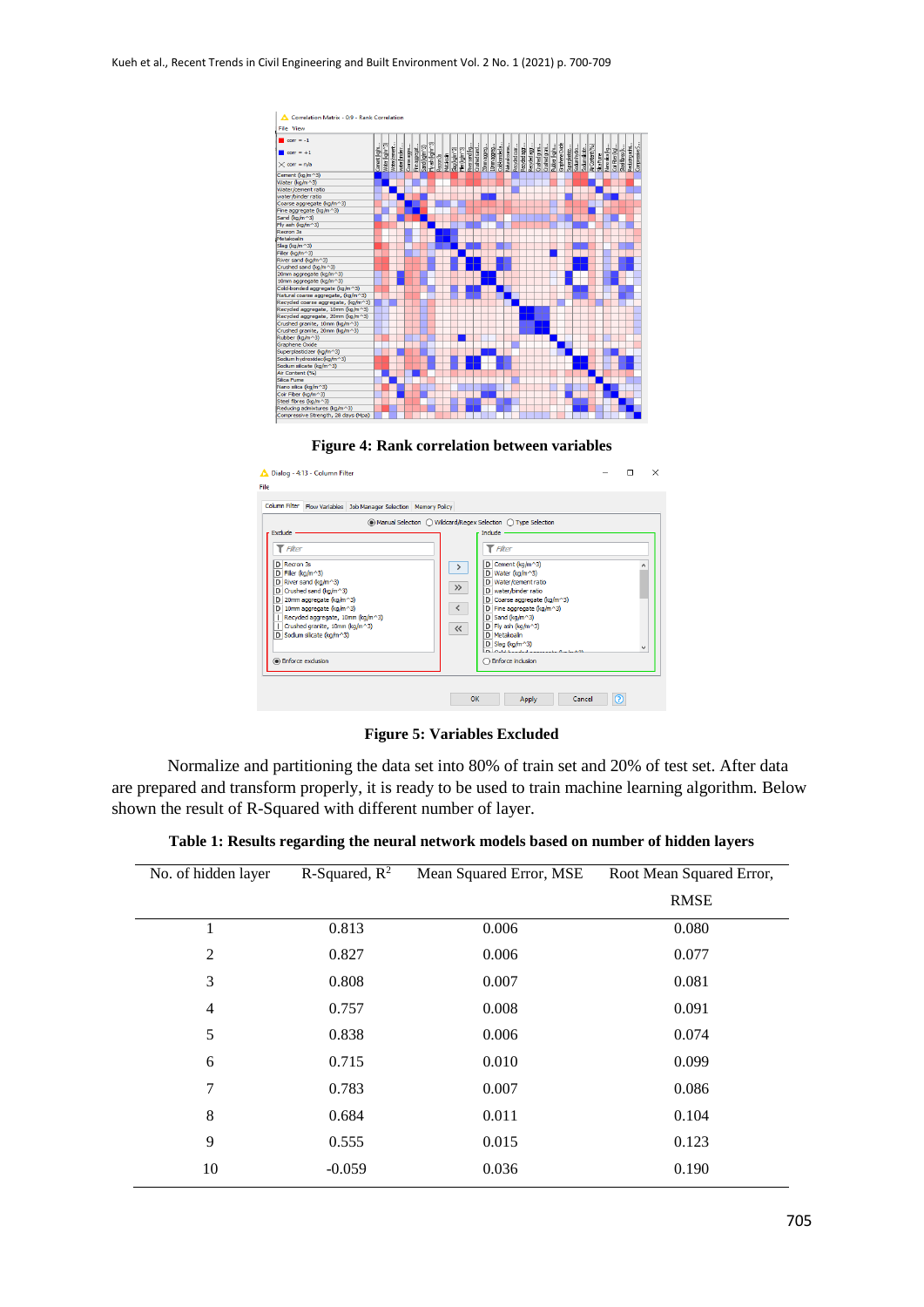

**Figure 6: Bar chart for number of hidden layer and R-Squared**

|  |  | Table 2: Results regarding the neural network models based on number of hidden neurons per layers |  |
|--|--|---------------------------------------------------------------------------------------------------|--|
|  |  |                                                                                                   |  |

| No. of hidden neurons per | R-Squared, $R^2$ | Mean Squared Error, | Root Mean Squared |  |
|---------------------------|------------------|---------------------|-------------------|--|
| layer                     |                  | MSE                 | Error, RMSE       |  |
| $\mathbf{2}$              | 0.097            | 0.031               | 0.176             |  |
| $\overline{4}$            | 0.393            | 0.021               | 0.144             |  |
| 6                         | 0.574            | 0.015               | 0.121             |  |
| 8                         | 0.580            | 0.014               | 0.120             |  |
| 10                        | 0.789            | 0.007               | 0.085             |  |
| 12                        | 0.700            | $0.01\,$            | 0.101             |  |
| 14                        | 0.838            | 0.006               | 0.074             |  |
| 16                        | 0.749            | 0.009               | 0.093             |  |
| $18\,$                    | 0.738            | 0.009               | 0.095             |  |
| $20\,$                    | 0.816            | 0.006               | 0.079             |  |
| 22                        | 0.783            | 0.007               | 0.086             |  |
| 24                        | 0.799            | 0.007               | 0.083             |  |
| 26                        | 0.655            | 0.012               | 0.109             |  |
| $28\,$                    | 0.742            | 0.009               | 0.094             |  |
| 30                        | 0.732            | 0.009               | 0.096             |  |



**Figure 7: Bar chart for number of hidden neurons per layer and R-Squared**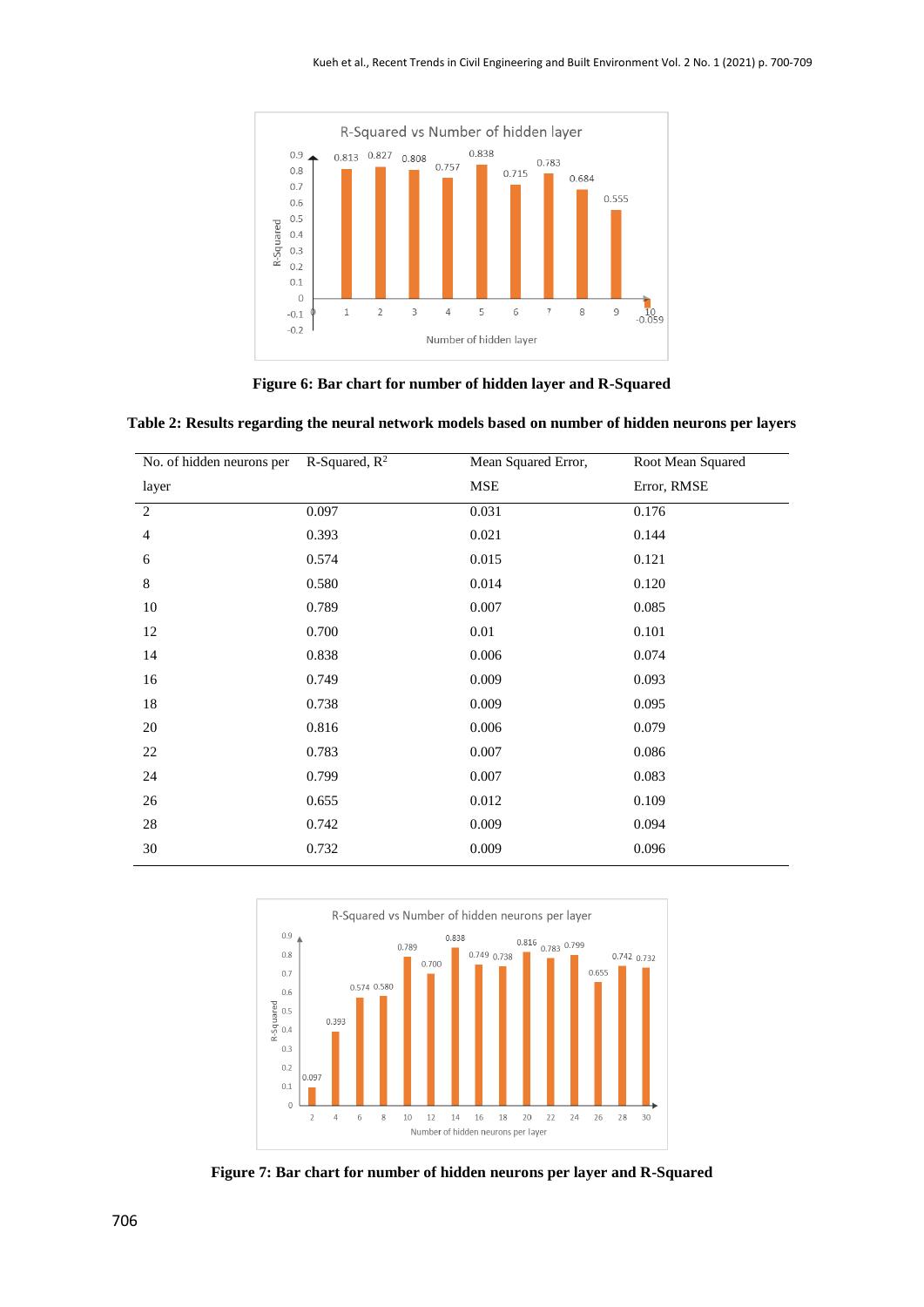

**Figure 8: Predicted compressive strength versus actual compressive strength (MPa)**

Table 1 and Figure 6 shown the result of the models based on number of hidden layers. As can be observed the performance of model was improved as the number of hidden layers increased until number 2. During the number of hidden layers at 3, the R-Squared value was decreased. Increasing the number of hidden layers up to 5 will increase the performance of the model which can be observed by the R-Squared. However, the performance started to drop once the number of hidden layers was increasing. This is due to smaller number of hidden layers will make the neural network less complex and more efficient as reported by [15] . R-Squared was gradually decreased from the number of hidden layers at 7 until 10. As can be found from the table below the number of hidden layers at 10 shown the negative value of R-Squared. According to [16], the negative R-Squared value indicate that the forecast appears to be less accurate than the average value of the dataset over time. Thus, the neural network architecture with 5 hidden layers was chosen as the best neural network architecture.

Based on Table 2 and Figure 7, the performance of model was improved as the number of hidden neurons per layer increased until 10 which can be observed by using R-Squared value. 14 hidden neurons per layers performed the best neural network architecture. R-Squared was decreased again when the number of hidden neurons per layer at 16 and increased at 20 hidden neuron per layer. According to [17], too many neurons in the hidden layer can cause over-fitting problems, resulting in good network learning and memorization of data, but lacking the ability to generalize. Figure 8 shown the relationship between the predicted and actual compressive strength. The predicted strength obtained from the model is quite close for actual strength. It indicated a quite strong correlation between input and output parameter of this model.

## **4. Conclusion**

Based on the results, the scope has been concluded. Dataset of compressive strength at 28 days (MPa) was collected from 11 published journal and shown in the Chapter 3. It consists of 191 rows of data and 35 columns with various types of variables. It consists of 34 input variables such as cement, water, different types of aggregates and et cetera. Output variables only consist of 28 days compressive strength result. All the experimental data used to estimate the compressive strength of the concrete was taken from the research work that carried out by a few researchers.

For this study, the artificial neural network algorithm is used for the 28-day prediction of concrete compressive strength. 191 set of data were collected and test variables were split into 34 input and 1 output (compressive strength). The dataset was split into training set and testing set. Testing set is use to evaluate the performance of the generated model. The model is created by the Knime. The algorithm will be trained to predict output based on features in training dataset. The machine learning model was generated by following the several process: data preparation, data pre-processing, algorithm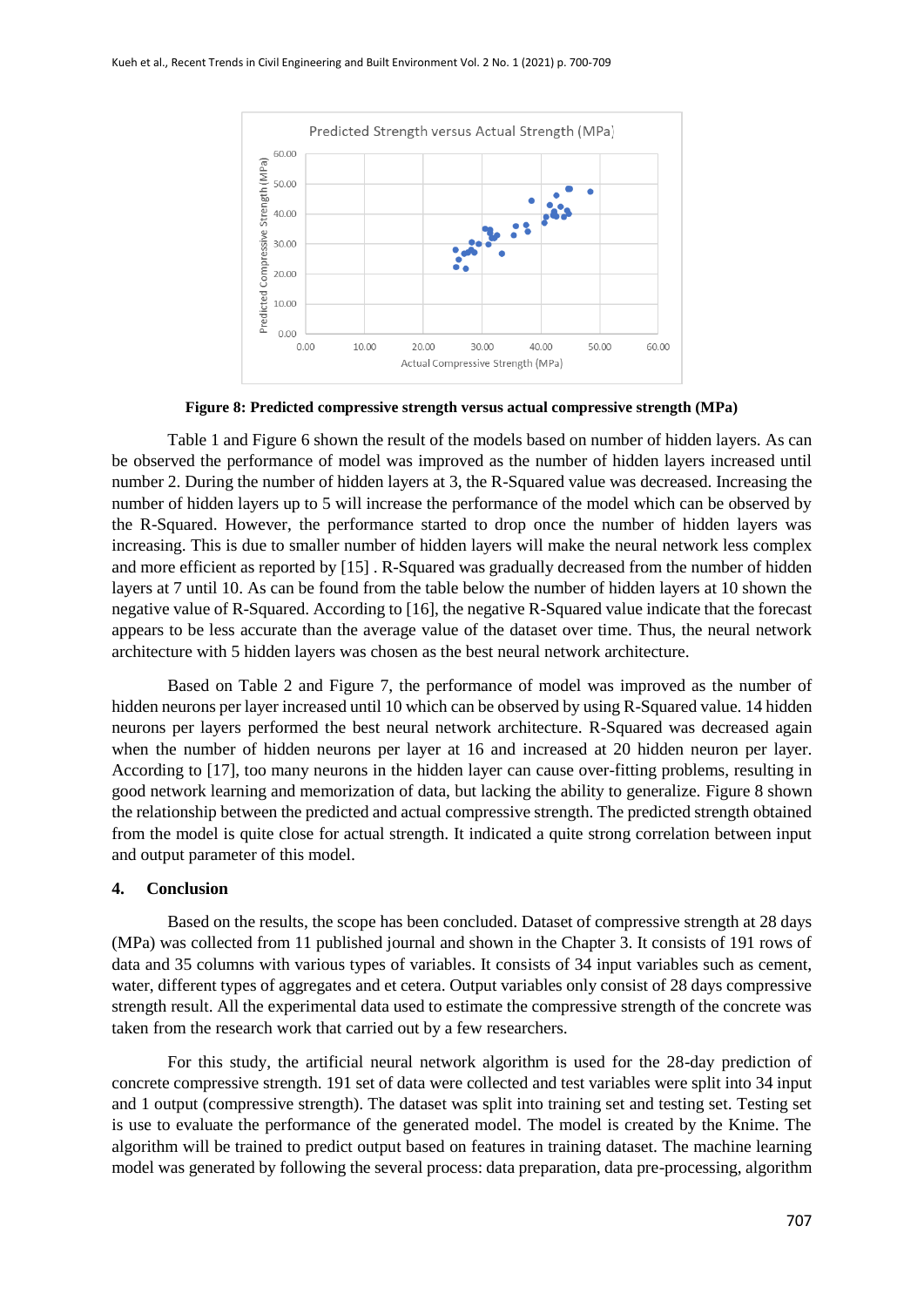processing and model validation. Data preparation include import data into repository, data exploration and data cleaning. During data pre-processing, the step needs to do is feature selection, handling categorical variables if has, assigned input and output attributes, feature scaling and also partitioning to split the dataset into training and testing set. Once the dataset was well prepared and transformed, it is ready to be used to train the neural network algorithm. The target output is 28 days compressive strength. After the model is trained, the performance of trained model will be evaluated.

For the generated model, 5 hidden layer and 14 hidden neurons per layers performed the best neural network architecture in this study. The R-squared value for the generated model is 0.838, it is considered high for the model. The average or mean absolute error of the model is 0.061. This mean the absolute differences between predicted compressive strength and actual compressive strength will be in between ±0.061. It was concluded that the neural network model indicates the good accuracy of the prediction for the 28 days of compressive strength. With the help of this model, we can efficiently get the different mix proportion of concrete at different time and no need to produce the large number of concrete samples in lab. On the other hand, it can also be used to verify if the designed proportion of the design mix can fulfil the requirement for target strength.

## **Acknowledgement**

The authors would like to thank the Faculty of Civil Engineering and Built Environment, University Tun Hussein Onn Malaysia for its support.

# **References**

- [1] Naderpour, H., Rafiean, A. H., & Fakharian, P. (2018). Compressive strength prediction of environmentally friendly concrete using artificial neural networks. *Journal of Building Engineering*, *16*(January), 213–219. https://doi.org/10.1016/j.jobe.2018.01.007
- [2] Al-Shamiri, A. K., Kim, J. H., Yuan, T. F., & Yoon, Y. S. (2019). Modeling the compressive strength of high-strength concrete: An extreme learning approach. *Construction and Building Materials*, *208*, 204–219. https://doi.org/10.1016/j.conbuildmat.2019.02.165
- [3] Siddique, R., Aggarwal, P., & Aggarwal, Y. (2011). Prediction of compressive strength of selfcompacting concrete containing bottom ash using artificial neural networks. *Advances in Engineering Software*, *42*(10), 780–786. https://doi.org/10.1016/j.advengsoft.2011.05.016
- [4] D'Alessandro, A., Fabiani, C., Pisello, A. L., Ubertini, F., Materazzi, A. L., & Cotana, F. (2016). Innovative concretes for low-carbon constructions: a review. *International Journal of Low-Carbon Technologies*, (October 2016), 289–309. https://doi.org/10.1093/ijlct/ctw013
- [5] Adamu, M., Mohammed, B. S., & Shahir Liew, M. (2018). Mechanical properties and performance of high volume fly ash roller compacted concrete containing crumb rubber and nano silica. *Construction and Building Materials*, *171*, 521–538. https://doi.org/10.1016/j.conbuildmat.2018.03.138
- [6] Deepa, C., SathiyaKumari, K., & Sudha, V. P. (2010). Prediction of the Compressive Strength of High Performance Concrete Mix using Tree Based Modeling. *International Journal of Computer Applications*, *6*(5), 18–24. https://doi.org/10.5120/1076-1406
- [7] Alilou, V. K., & Mohammad, T. (2011). Prediction of 28-day compressive strength of concrete on the third day using artificial neural networks. *International Journal of Engineering*, *3*(6), 565– 576.
- [8] M., G., A., T., C., S., & P., R. (2013). Soybean Under Water Deficit: Physiological and Yield Responses. *A Comprehensive Survey of International Soybean Research - Genetics, Physiology, Agronomy and Nitrogen Relationships*. https://doi.org/10.5772/54269
- [9] Salehi, H., & Burgueño, R. (2018). Emerging artificial intelligence methods in structural